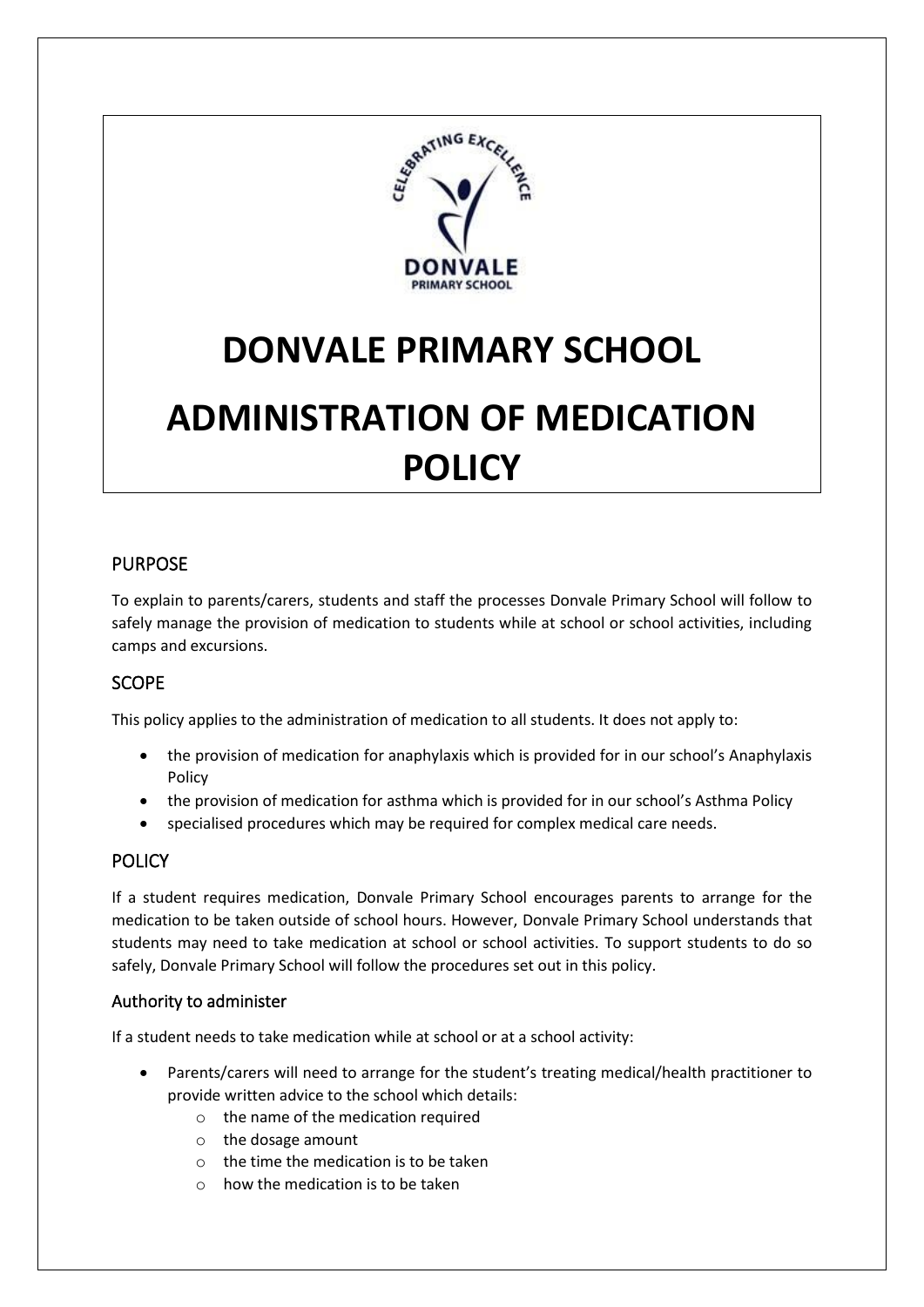- o the dates the medication is required, or whether it is an ongoing medication
- $\circ$  how the medication should be stored.
- In most cases, parents/carers should arrange for written advice to be provided in a Medication Authority Form which a student's treating medical/health practitioner should complete.
- If advice cannot be provided by a student's medical/health practitioner, the Principal (or their nominee) may agree that written authority can be provided by, or the Medication Authority Form can be completed by a student's parents/carers.
- The Principal may need to consult with parents/carers to clarify written advice and consider student's individual preferences regarding medication administration (which may also be provided for in a student's Student Health Support Plan).

Parents/carers can contact the Office Manager for a Medication Authority Form.

#### Administering medication

Any medication brought to school by a student needs to be clearly labelled with:

- the student's name
- the dosage required
- the time the medication needs to be administered.

Parents/carers need to ensure that the medication a student has at school is within its expiry date. If school staff become aware that the medication a student has at school has expired, they will promptly contact the student's parents/carers who will need to arrange for medication within the expiry date to be provided.

If a student needs to take medication at school or a school activity, the Principal (or their nominee) will ensure that:

- 1. Medication is administered to the student in accordance with the Medication Authority Form so that:
	- the student receives their correct medication
	- in the proper dose
	- via the correct method (for example, inhaled or orally)
	- at the correct time of day.
- 2. A log is kept of medicine administered to a student.
- 3. Where possible, two staff members will supervise the administration of medication.
- 4. The teacher in charge of a student at the time their medication is required:
	- is informed that the student needs to receive their medication
	- if necessary, release the student from class to obtain their medication.

#### *Self-administration*

In some cases it may be appropriate for students to self-administer their medication. The Principal may consult with parents/carers and consider advice from the student's medical/health practitioner to determine whether to allow a student to self-administer their medication.

If the Principal decides to allow a student to self-administer their medication, the Principal may require written acknowledgement from the student's medical/health practitioner, or the student's parents/carers that the student will self-administer their medication.

#### Storing medication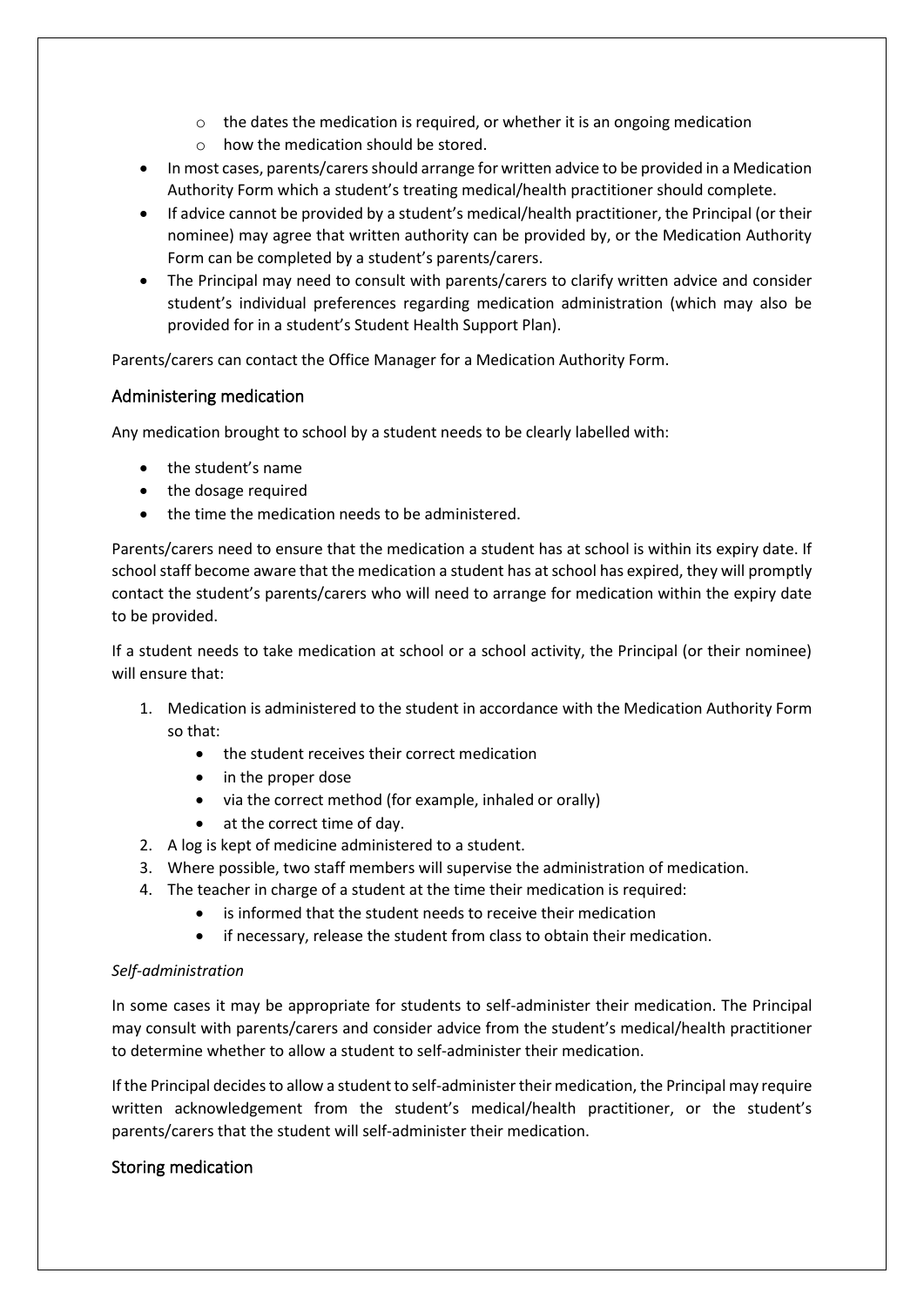The Principal (or their nominee) will put in place arrangements so that medication is stored:

- securely to minimise risk to others
- in a place only accessible by staff who are responsible for administering the medication
- away from a classroom (unless quick access is required)
- away from first aid kits
- according to packet instructions, particularly in relation to temperature.

For most students, Donvale Primary School will store student medication in a secure cupboard in the storeroom adjacent to the Main Office.

The Principal may decide, in consultation with parents/carers and/or on the advice of a student's treating medical/health practitioner:

- that the student's medication should be stored securely in the student's classroom if quick access might be required
- to allow the student to carry their own medication with them, preferably in the original packaging if:
	- $\circ$  the medication does not have special storage requirements, such as refrigeration
	- o doing so does not create potentially unsafe access to the medication by other students.

#### Warning

Donvale Primary School will not:

- in accordance with Department of Education and Training policy, store or administer analgesics such as aspirin and paracetamol as a standard first aid strategy as they can mask signs and symptoms of serious illness or injury
- allow a student to take their first dose of a new medication at school in case of an allergic reaction. This should be done under the supervision of the student's parents, carers or health practitioner
- allow use of medication by anyone other than the prescribed student except in a life threatening emergency, for example if a student is having an asthma attack and their own puffer is not readily available.

#### Medication error

If a student takes medication incorrectly, staff will endeavour to:

| <b>Step</b> | <b>Action</b>                                                                             |
|-------------|-------------------------------------------------------------------------------------------|
| 1.          | If required, follow first aid procedures outlined in the student's Health Support Plan or |
|             | other medical management plan.                                                            |
| 2.          | Ring the Poisons Information Line, 13 11 26 and give details of the incident and the      |
|             | student.                                                                                  |
| 3.          | Act immediately upon their advice, such as calling Triple Zero "000" if advised to do so. |
| 4.          | Contact the student's parents/carers or emergency contact person to notify them of the    |
|             | medication error and action taken.                                                        |
| 5.          | Review medication management procedures at the school in light of the incident.           |

In the case of an emergency, school staff may call Triple Zero "000" for an ambulance at any time.